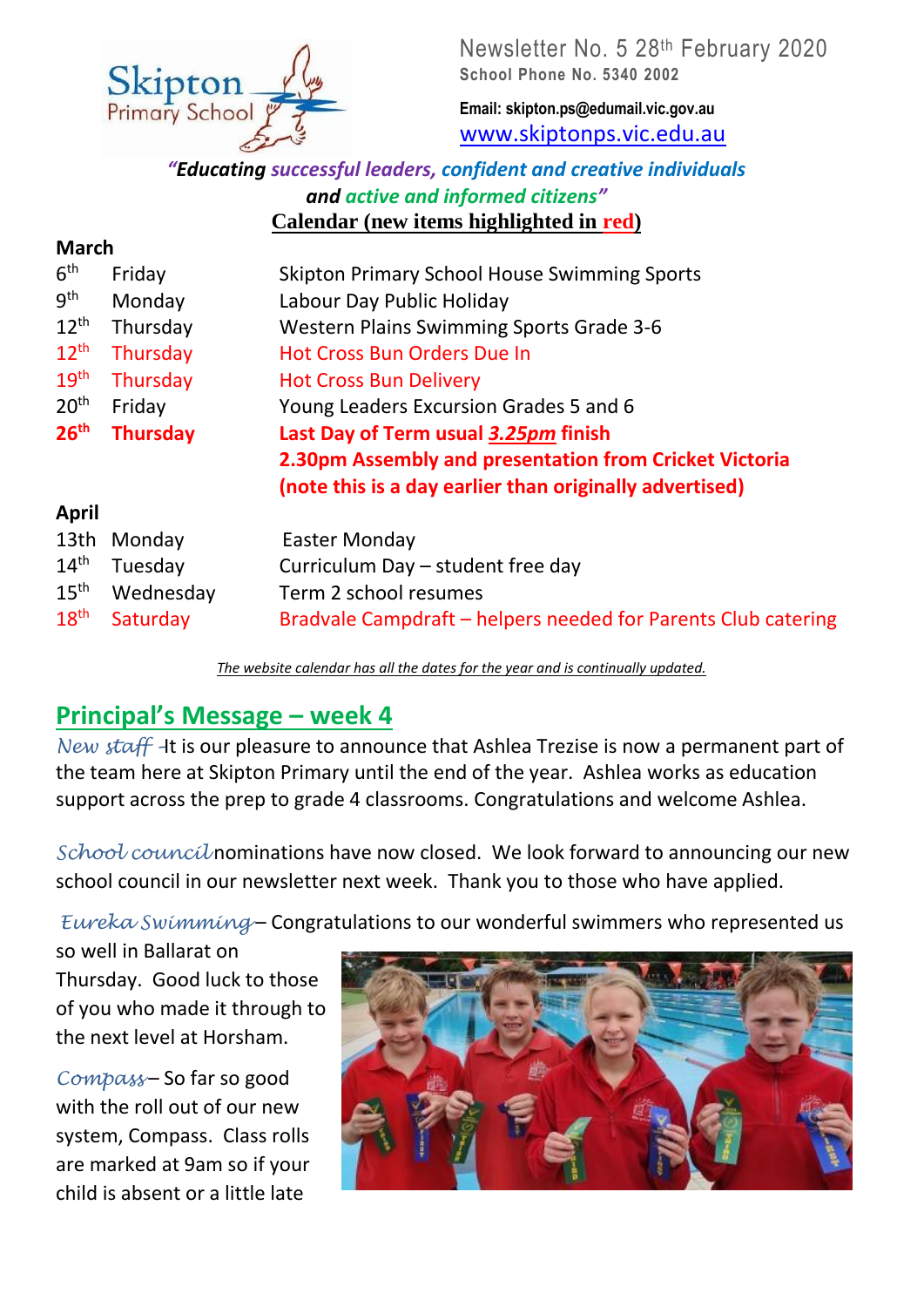you will receive a text message just after 9am. If your child is ill or not attending school the text message will contain a link which enables you to enter an absence note. If they are arriving late, please make sure they are signed in so Natalie can adjust the rolls. We are also updating all sorts of information on



the news feed to keep you up to date! If you still need help please see Natalie.

*Kind Regards,*

*Bri .*

## **Garden Roster**

We ask that each family take a fortnight to come in when convenient and do some gardening. Jobs include mowing including the nature strip, weeding and sweeping paths.

20<sup>th</sup> Feb - 4th March: Emma Smith, Amy Sim, Kerrie Mulcahy

5<sup>th</sup> March – 18<sup>th</sup> March: Natasha Frisby, Elizabeth Kusanke, Alicia Pettigrew, Hayley Pappin

# EMU CREEK CAFE AND DELI LUNCH ORDERS 2020

| Pie                     | \$4.20 | Pasta Bake          | \$6.00 |
|-------------------------|--------|---------------------|--------|
| Pastie                  | \$4.20 | Tub of Fruit        | \$5.00 |
| Sausage Roll            | \$3.20 | <b>Fruit Muffin</b> | \$4.00 |
| Chicken Focaccia \$8.00 |        | Dim Sims (steamed)  | \$1.10 |

(chicken, avocado, onion, cheese, spinach)

Please place orders at school on Tuesdays or message me on 0439 359605 for a Wednesday delivery. (PS. Lunch orders will not be run during swimming program due to the staggered lunch times for all grades) Thanks, Kim.

## **Skipton Football Netball Club Under 13B netball!!**

Gemma Molloy is coaching our under 13B team this year and is looking forward to meeting you all and getting started. Training will start on Thursday March 19th at 3.45pm - 5pm with girls walking across from school with Gemma. Please make sure your child has an extra snack for afternoon tea. If your child is interested in playing, please contact Gemma on 0417 514 733.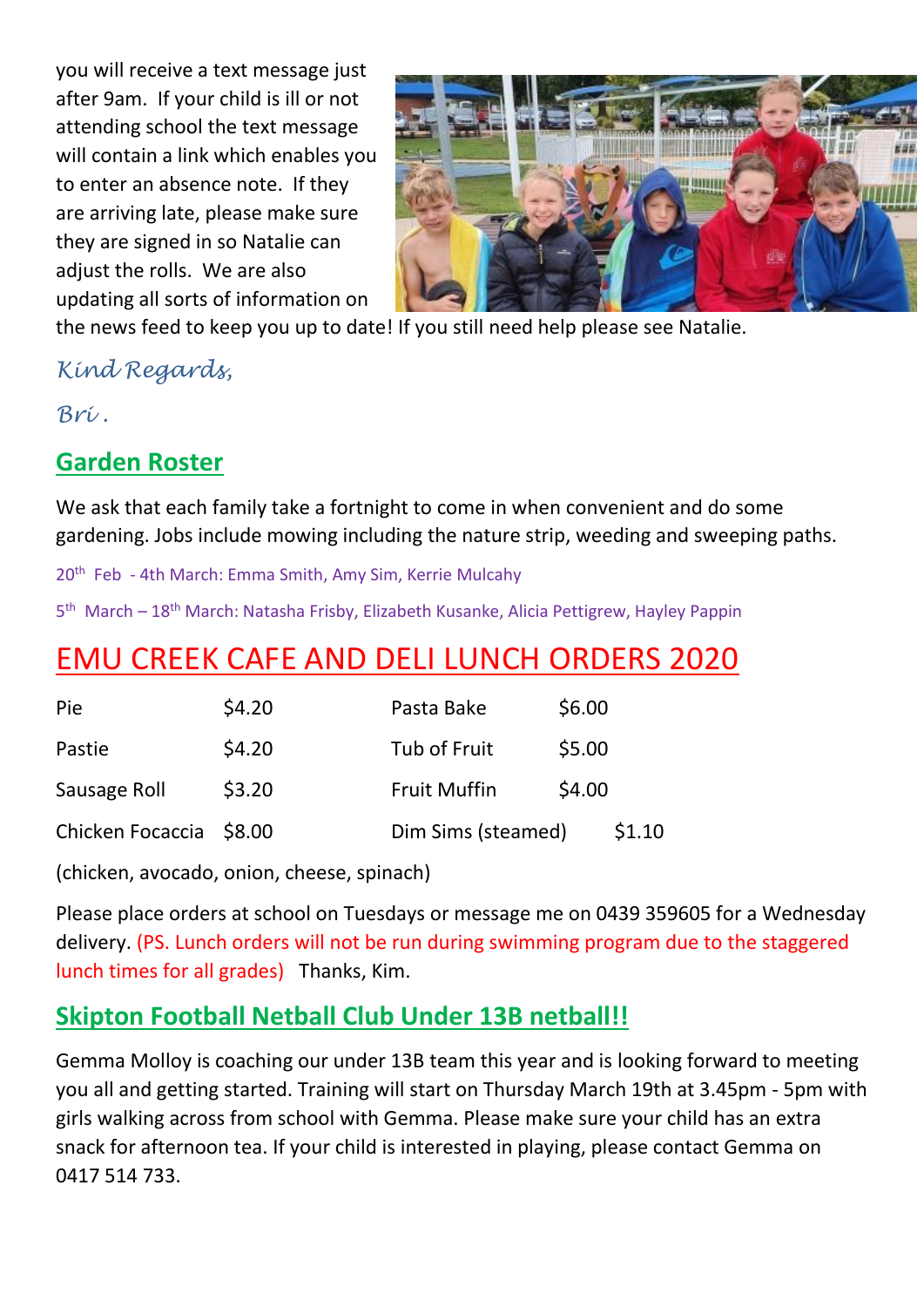## **Skipton Football Netball Club Under 12 Football**

Our new under 12 football coach, Les Meek, would like to welcome our under 12 footballers to begin training on Thursday the 19<sup>th</sup> March at 5pm. Boys and girls from 8 years and over are welcome to come along. Our season starts on Saturday the 18<sup>th</sup> of April. If you have any questions please contact Les on 0427 505 509. Auskick will also be running in TERM 2 for our younger budding footballers.

## **Uniform**

We have already had several new school jumpers and hats go missing this year. Can all parents please check cupboards and return any items that may have been brought home by mistake. Please also make sure that all school uniform items are named, preferably on the item itself rather than the tag.

#### **Scholastic Book Club**

Please return Book Club orders to school by Tuesday 10<sup>th</sup> March 2020. Please ensure that all orders are clearly named with a contact phone number. If paying by cheque, please make cheques payable to "Skipton Primary School".



Skipton Primary School earns 20% in Scholastic Rewards from all Book Club orders. These rewards assist our school to obtain free books and additional learning resources

#### **PREP/1 CLASSROOM**

The Prep/One children are building their stamina in reading, currently building towards 9 minutes of Read to Self. Read to Self is the first of four elements of CAFÉ reading which across the year, will form a framework for teaching the students different strategies and skills. We have also begun the daily Sounds Write Program, which teaches children to decode words phonetically. They learn to read, spell and write words. Students are becoming familiar with a recount or retell text type. We have read examples and are learning that the purpose of this text is to tell/write about something that has already happened. Grade Ones are beginning to practice this writing style regularly when they write in their journals each week. Both